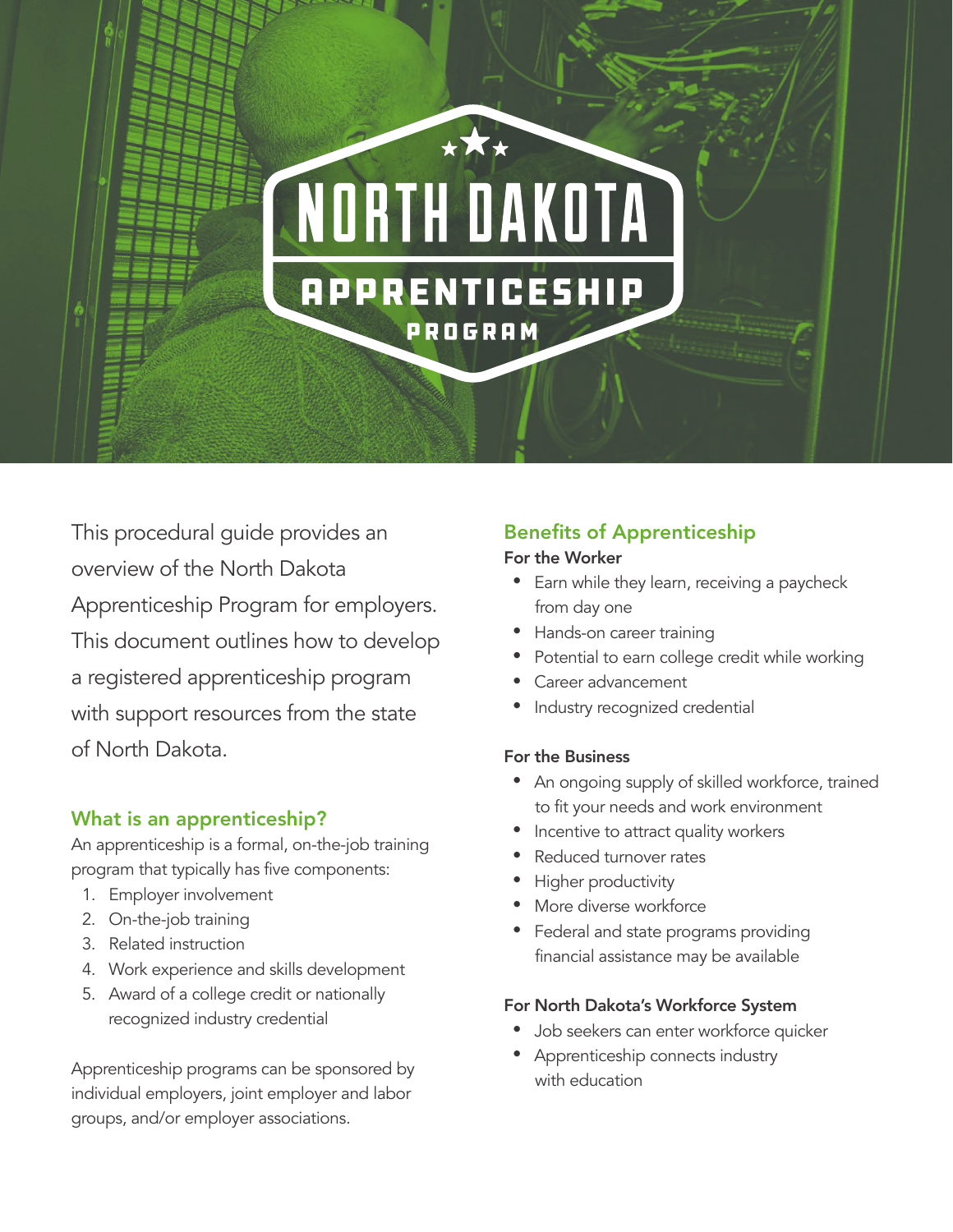Apprenticeships aren't just electricians and boilermakers. You'll find apprenticeship programs in a wide variety of industries. North Dakota has identified manufacturing, energy, information technology and healthcare as prime industries for apprenticeship programs. Apprenticeship is an effective solution in any occupation that involves progressive attainment of manual, mechanical or technical skills, and knowledge which meets industry standards for that occupation.

There are five key components to all apprenticeships:



Business involvement Employers are the foundation



Structured on the job training Training from an experienced mentor



Related Instruction Technical education at a community college, online or at the job site



Rewards for skill gains Structured increases in wages for gaining higher level skills



Industry recognized credential Nationally industry recognized credential guarantees the apprentice is fully qualified for the job or degree

A business will need to keep costs in consideration as they seek to implement an apprenticeship program.

## Employer Resources

Outside of the apprentice's wages and benefits, other costs may include staff time to set up and manage the apprenticeship program and its curriculum, apprentice recruitment, mentorship time, equipment, and possibly tuition and classroom materials. However, financial resources may be available to employers:

### Credential Funding

Funding to pay for industry recognized credentials

Operation Intern Matching funds for new apprenticeship wages

### Boot Camps

Accelerated, intense training to skill up individuals to prepare them for apprenticeships

### U.S. Department of Veteran Affairs

Funding available in support of veteran apprenticeship programs.

Funds from the federal Workforce Innovation & Opportunity Act (WIOA) may be used to support apprenticeship programs.

 *> jobsnd.com/individuals/training*